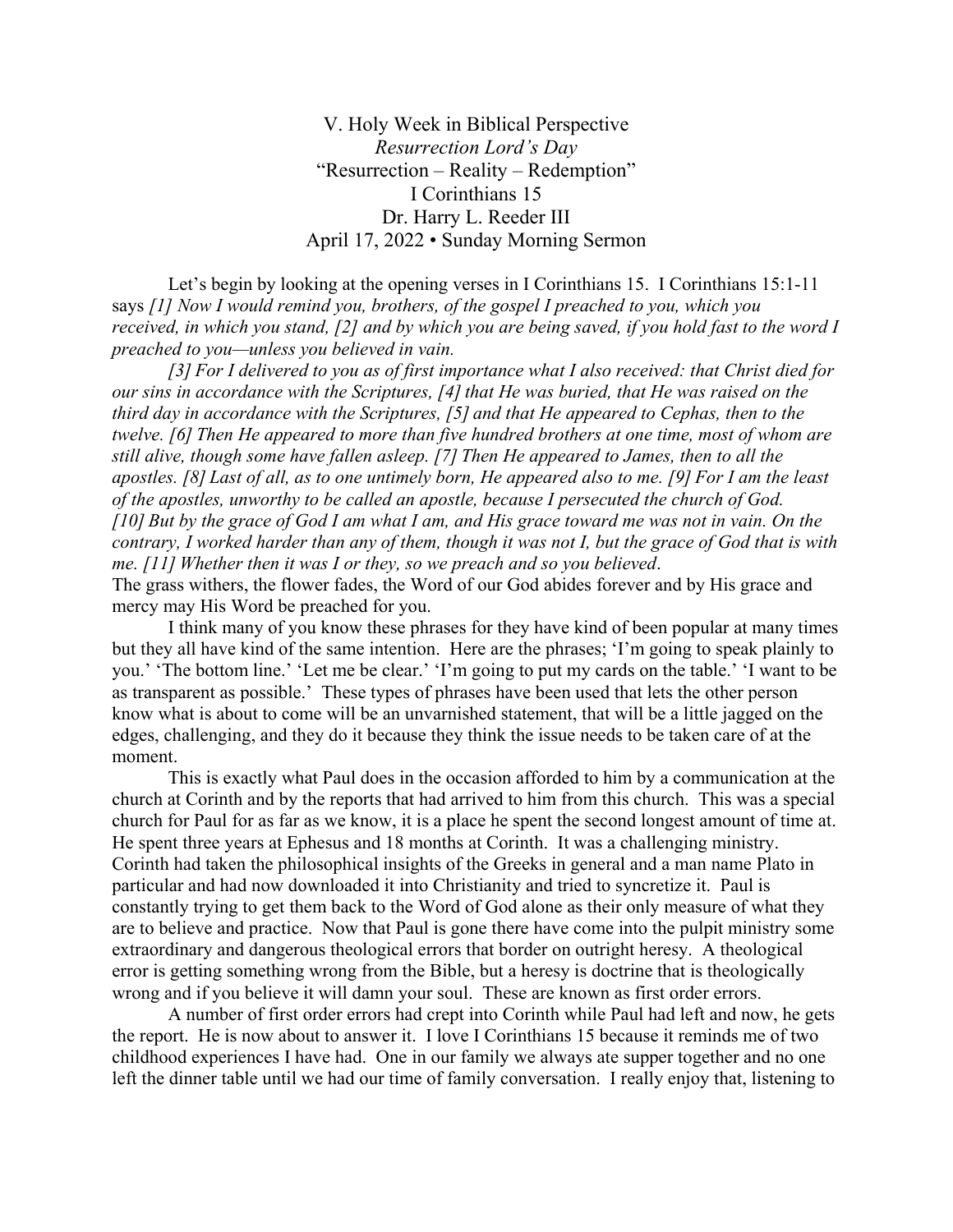my dad and mom and usually during those times I could ask questions and there was a lot that I would learn as they answered me.

 The second thing I experienced in my childhood was taking home a sealed envelope that contained my report card and could only be opened by my mother and father. The report cards in my day not only contained the grades for each subject but descriptive statements from the teachers about me and my conduct in the classroom. I remember sitting in a specific chair as my father opened up my report card, read it and then began to deal with me. In other words, there were times when I drew things from my parents by questions at the dinner table and there were times that my behavior reported to my parents I drew some more response/communication from them. That is what the book of Corinthians is.

 The epistle of Corinthians, is the Apostle Paul having left, writing back to them and the opening chapters are what you have with in common with other believers that are just marvelous. Then he begins to tackle the issues he has heard that has been happening and you can spot what he is handling by two phrases – one phrase, now concerning what you wrote, second phrase, now it is reported to me (something about what they were saying or doing). Each phrase begins his answer to the seven questions sent to him and in this study, we will see both phrases as he deals with two of the seven questions that he is going to correct.

 I Corinthians 15 is Paul giving them a statement about the Gospel and the occasion of him writing it is because he has heard that some of them are saying that when believers die that's it for their body and that there is no bodily resurrection of Christians. This old platonic world and life view that says the spiritual is good and the physical is bad had basically said why would we want to keep a doctrine of a bodily resurrection if the physical is bad. This is unbiblical because when God made the body and the spiritual in Genesis He said it was good and then both are impacted by the curse of sin. And both are redeemed, the physical and spiritual by the work of Christ. So we are born again spiritually and will be raised in perfection physically. They were glad to compromise that truth in order to be accepted by the culture.

 We are facing the same thing today in our nation. The Gospel of Jesus Christ is Good News but it's only Good News if the Holy Spirit changes your heart when you hear the bad news. Otherwise, the Gospel is scandalous, because the Gospel says three things and the heart in rebellion against God simply doesn't want to hear, but it abhors hearing it. Number one, it says you are a sinner and you need a Savior. Number two, you nor your manmade religion can't save you. Number three, there is only one who can save you and that's Jesus. If you didn't see it as a scandal then thank Jesus who sent the Holy Spirit to give you eyes to see and ears to hear, otherwise it would have been a scandal to you also. That's why we say with Paul, 'I am what I am by the grace of God.'

 So how does Paul deal with this error of the body of believers not being raised on the last day when Jesus comes? Interestingly, he doesn't deal with it by going directly to the bodily resurrection of believers. He deals with it by explaining to them the Gospel that Jesus died for our sins, was raised on the third day all according to the Scriptures, so that we who believe in Him might have everlasting life. He says unless your faith is in Him then your faith is in vain, but if your faith is in Him then you have eternal life because of what He did on the cross and what the Father did in the resurrection of the One who died on the cross for you.

 What does that have to do with the error that believers' bodies don't get raised on the last day? It has everything to do with it. Paul is doing what we call casuistic law and the way you spot it in the Bible is by 'if (this is true)...then (this must be true)...' II Chronicles 7:14 says *[14]if My people who are called by my name humble themselves, and pray and seek my face*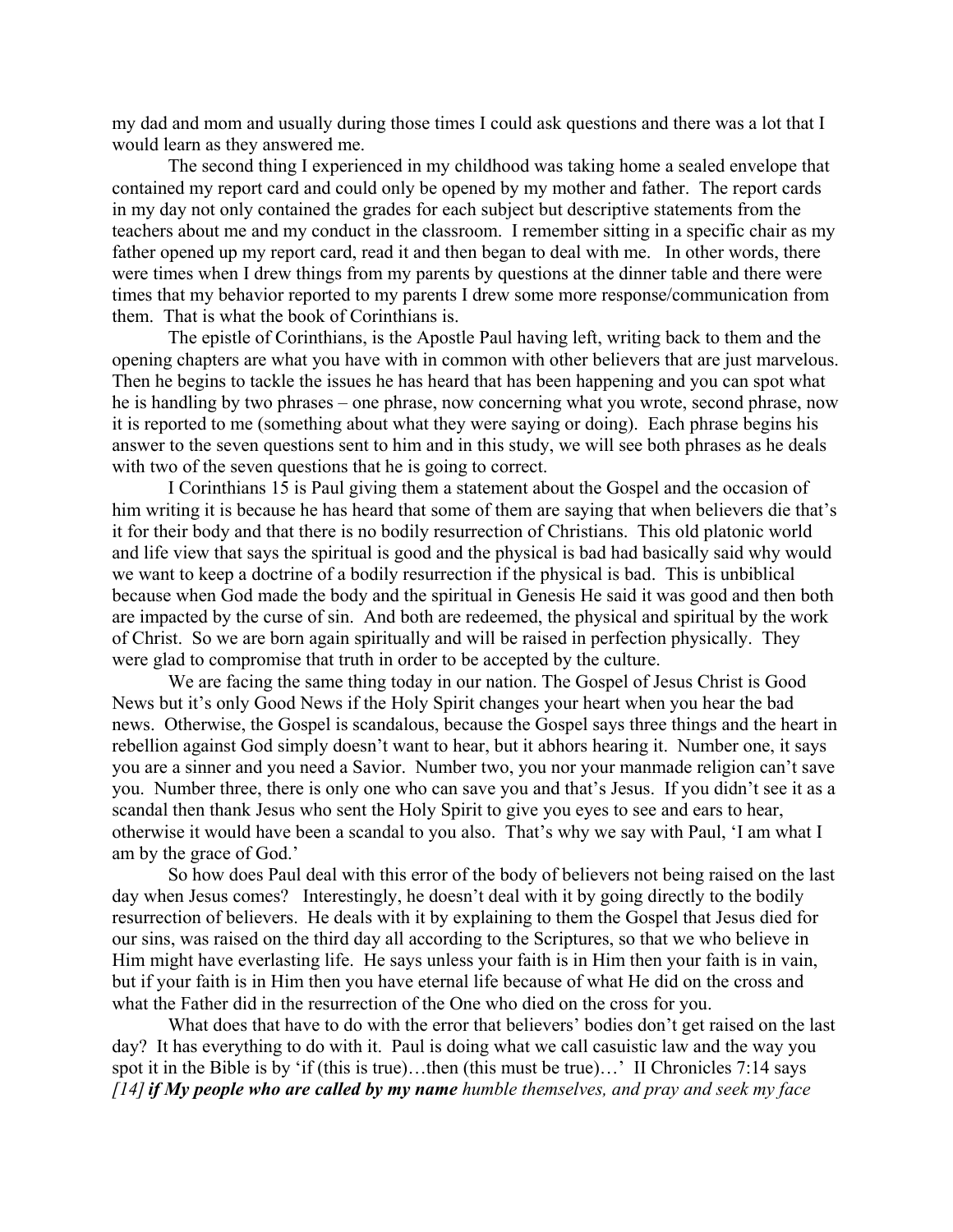*and turn from their wicked ways, then I will hear from heaven and will forgive their sin and heal their land*. If you draw near to Him then He will draw near to you (James 4:8). The way Paul will get to this terrible error, is he will affirm the resurrection of Christ on the third day. I want to show you why Paul does this for this is a glorious Gospel message and I want to give you five things Paul says about the Gospel here.

 Number one, the Gospel is definitive. Paul says in I Corinthians 15:3, *[3] For I delivered to you as of first importance what I also received: that Christ died for our sins in accordance with the Scriptures.* He is talking about *the* Gospel. It is definitive.

Secondly, Paul is telling us that the Gospel is Biblical. Jesus died and rose again according to the Scriptures. This isn't something that is invented on the spot at the death of Jesus. This was prophesied in types, symbols, prophetic words and precepts all through the Old Testament and Jesus fulfilled it so it is Biblical.

Thirdly, this Gospel is historical. This happened in time and history. It is factual.

Fourthly, it is physical. A bodily resurrection occurred at a point in time on the third day after His crucifixion. He was crucified on the day of preparation, laid in the grave on the day of the Sabbath – the day of rest – and He came forth on the dawn on the day of the first day. There are three days related to His death and resurrection.

 Fifthly, the Gospel is actual and verifiable. Paul talked to James, Peter, Mary Magdalene and the rest of the Disciples about Jesus' death, burial and resurrection. They all verified what happened. The Disciples had several encounters with Jesus after His resurrection and the women were the very first to realize He was raised and Jesus talked to them on that first day after His resurrection. Last of all Paul said after He ascended, He talked to him, the most unworthy of the Apostles, untimely born. This Savior is risen and it's verifiable. Paul even tells the Corinthians there are at least 500 up in Galilee who can verify this powerful message of the Gospel of Christ's death, burial and resurrection. One essential is that He was raised on the third day according to the Scriptures.

We were at the sunrise service this morning and the fog was everywhere. My wife asked me to pray that the sun would burn out the fog. I said to my wife 'thank you for a wonderful illustration and every time I do this kind of thing the Lord reminds me I am in sales not management.' Paul is basically burning out the fog. Basically, where there wasn't clarity, he is bringing clarity. We know in the Old Testament there were many prophecies about the death, burial and resurrection of Christ and in the New Testament Jesus repeatedly told the Disciples He would be delivered up in Jerusalem, be put to death by the chief priests and scribes and on the third day He would be raised. So, why didn't anyone show up?

 They were informed, they just didn't believe it. They went there wondering who was going to roll the stone away and to anoint a dead body. You have been informed, do you believe it? I am very serious. I know those here at Briarwood have been informed, but I'm asking you if you believe it. The only people who might have believed it were the ones who took measures against it in case it was true and that was the Pharisees. They didn't really believe it but they wanted to take measures in case the Disciples might try and pull a fast one to make it look like it. They are the only ones that even recalled it and their behavior changed because of it. Paul is affirming that Jesus was raised on the third day.

It's interesting to note that the Old Testament prophesied it, Jesus repeatedly told them and it didn't even make a dent with any of them. But afterwards, every time they talk about the Gospel and the Apostles, they not only repeat that Jesus is risen but they put the 'third day, just as He said.' That's why it shows up in the Apostles' Creed which is as follows;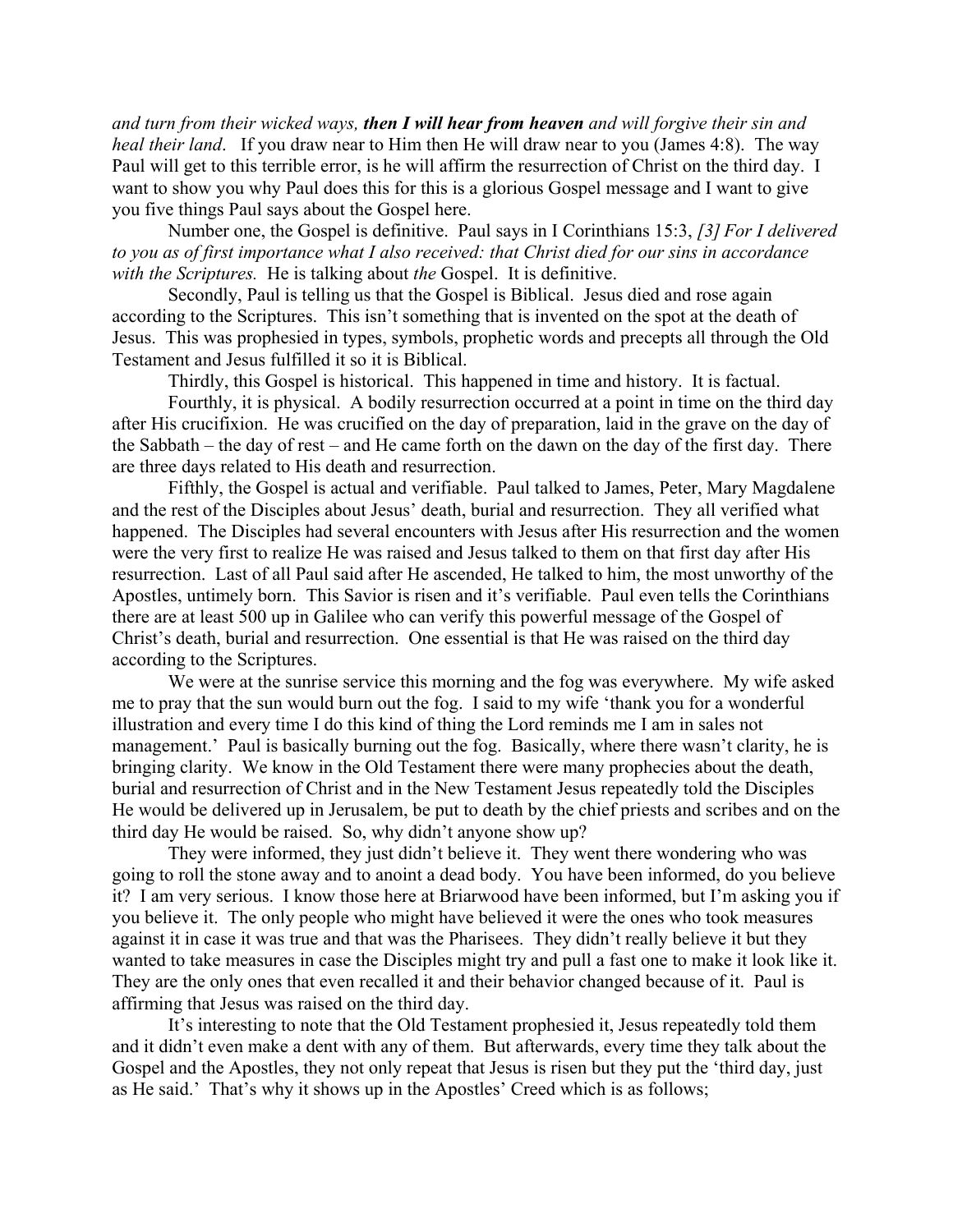*I believe in God, the Father almighty, creator of heaven and earth*.

*I believe in Jesus Christ, his only Son, our Lord, who was conceived by the Holy Spirit and born of the virgin Mary. He suffered under Pontius Pilate, was crucified, died, and was buried; He descended to hell. The third day He rose again from the dead. He ascended to heaven and is seated at the right hand of God the Father almighty. From there He will come to judge the living and the dead.* 

*I believe in the Holy Spirit, the holy catholic\* church, (\* the church universal) the communion of saints, the forgiveness of sins, the resurrection of the body, and the life everlasting. Amen*.

Tied to that is, because He is risen, we rise and now Paul is reversing it. If Jesus' resurrection assures our resurrection, then to deny our resurrection is to deny His resurrection.

 Paul gives us two statements. If there is no bodily resurrection of Christians then there was no bodily resurrection of Christ. Then his next statement is, if there was no resurrection of Christ then there is no Gospel to proclaim/preach. Now, do you understand why when Paul starts to answer the question, he defines the Gospel? Paul is telling us the first of the first things is at stake here – a first order issue, the Gospel.

 There are those today who will tell you not to get caught up in this bodily resurrection thing because they say we look foolish to the world and isn't it the spirit of the thing, anyway? No, it's not the spirit of the thing for it was His body that was raised. There is no Gospel if there is no bodily resurrection of Christ and if there is no bodily resurrection of believers on the last day then there was no resurrection of Christ on the third day. They are inseparable. What is at stake here is the Gospel.

What do we lose if we lose the bodily resurrection of Christ on the third day? Let me speak plainly here and give you the bottom line. You lose everything. Let's look back at I Corinthians 15.

I Corinthians 15:12-28 says *[12] Now if Christ is proclaimed as raised from the dead, how can some of you say that there is no resurrection of the dead? [13] But if there is no resurrection of the dead, then not even Christ has been raised. [14] And if Christ has not been raised, then our preaching is in vain and your faith is in vain. [15] We are even found to be misrepresenting God, because we testified about God that He raised Christ, whom He did not raise if it is true that the dead are not raised. [16] For if the dead are not raised, not even Christ has been raised. [17] And if Christ has not been raised, your faith is futile and you are still in your sins. [18] Then those also who have fallen asleep in Christ* (died in Christ) *have perished. [19]If in Christ we have hope in this life only, we are of all people most to be pitied*.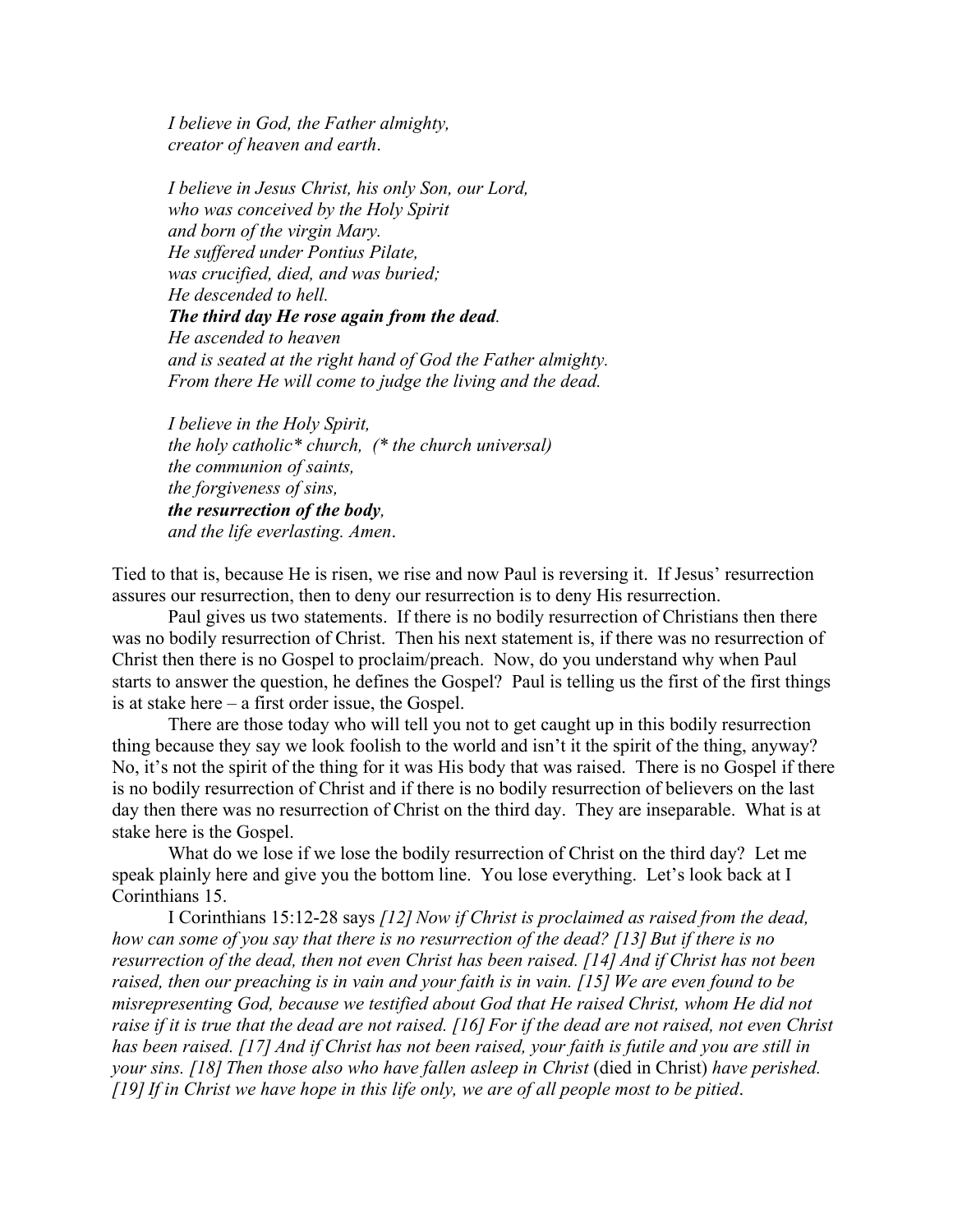*[20] But in fact Christ has been raised from the dead, the firstfruits of those who have fallen asleep* (the death of a Christian). *[21] For as by a man came death, by a man has come also the resurrection of the dead. [22] For as in Adam all die, so also in Christ shall all be made alive. [23] But each in his own order: Christ the firstfruits, then at his coming those who belong to Christ. [24] Then comes the end, when he delivers the kingdom to God the Father after destroying every rule and every authority and power. [25] For He must reign until He has put all his enemies under His feet. [26] The last enemy to be destroyed is death. [27] For "God has put all things in subjection under His feet." But when it says, "all things are put in subjection," it is plain that He is excepted who put all things in subjection under Him. [28] When all things are subjected to Him, then the Son Himself will also be subjected to Him who put all things in subjection under Him, that God may be all in all*.

 Paul lays out seven things if Christ is not raised. One if Christ is not raised your Gospel preaching is act of blasphemy for, you're misrepresenting God. Secondly, your Gospel preaching is an act of vanity – it's empty. Three, your faith in Christ is futile. Futile here means without a point, without a purpose. In other words, if Christ hasn't been raised then there is no reason to believe in Christ because you have lost the object of your faith. Fourthly, if Christ isn't raised then the Apostles were all liars – we're all shamefaced liars.

Fifthly, if Christ isn't raised then we're still in our sins – we're still under condemnation. Wait, it's not Christ raised that saves us from our sins but Christ crucified – that's right but if there is no resurrection then there is no verification of the effectiveness of the atonement. A lot of crazy people can say they are dying for your sins but if this is the Lord and not a lunatic then it's the resurrection that tells us. Because He lives, I live. Romans 8:1 says *[1] There is therefore now no condemnation for those who are in Christ Jesus*.

Sixthly, the Christians who have already died are lost, they are perished for eternity. Forget this absent from the body, present with the Lord for there is no Lord to be present with if He is not raised. Seven, Christians out of all of humanity are the most to be pitied if He has not been raised on the third day.

In fact, Christ is risen! What is important about the first fruits? There are two things important about the first fruits. The first fruits are always the best. Praise God I'm going to be raised but my resurrection doesn't compare with the resurrection of Christ. The Lord of glory is risen and He lives. The second thing great about first fruits is they assure the harvest is coming. Who is the harvest? It is you. It is the resurrection of all of His people on the last day. Jesus is the first One in history who was raised from the dead with the glorified body never to die again, but He is not the last one, because He lives so shall we live in a new heavens and a new earth with a new body for His glory likened unto Him.

Here is the takeaway. The resurrection of Christ on the third day is inseparable and assures the resurrection of every Christian on the last Day. I love the way Paul names all that you lose if Christ is not raised on the third day, but flip it – Christ is risen on the third day. What do you gain? The assurances that every believer will be raised on the last Day with a glorified body likened unto Him. You also gain the veracity of the Gospel of Jesus Christ. I get a chance every day of my life that sin is the problem and Jesus is the answer and because Jesus lived a perfect life, died for your sins, was buried and rose on the third day, you can have eternal life. I wouldn't be able to do that if He hadn't been raised on the third day because His death on Good Friday was a redeeming death, not a martyr's death or a model death but an atoning death whereby we are saved from our sins and in the resurrection the Father says, Amen, so be it forever! That is what we gain for now and all eternity.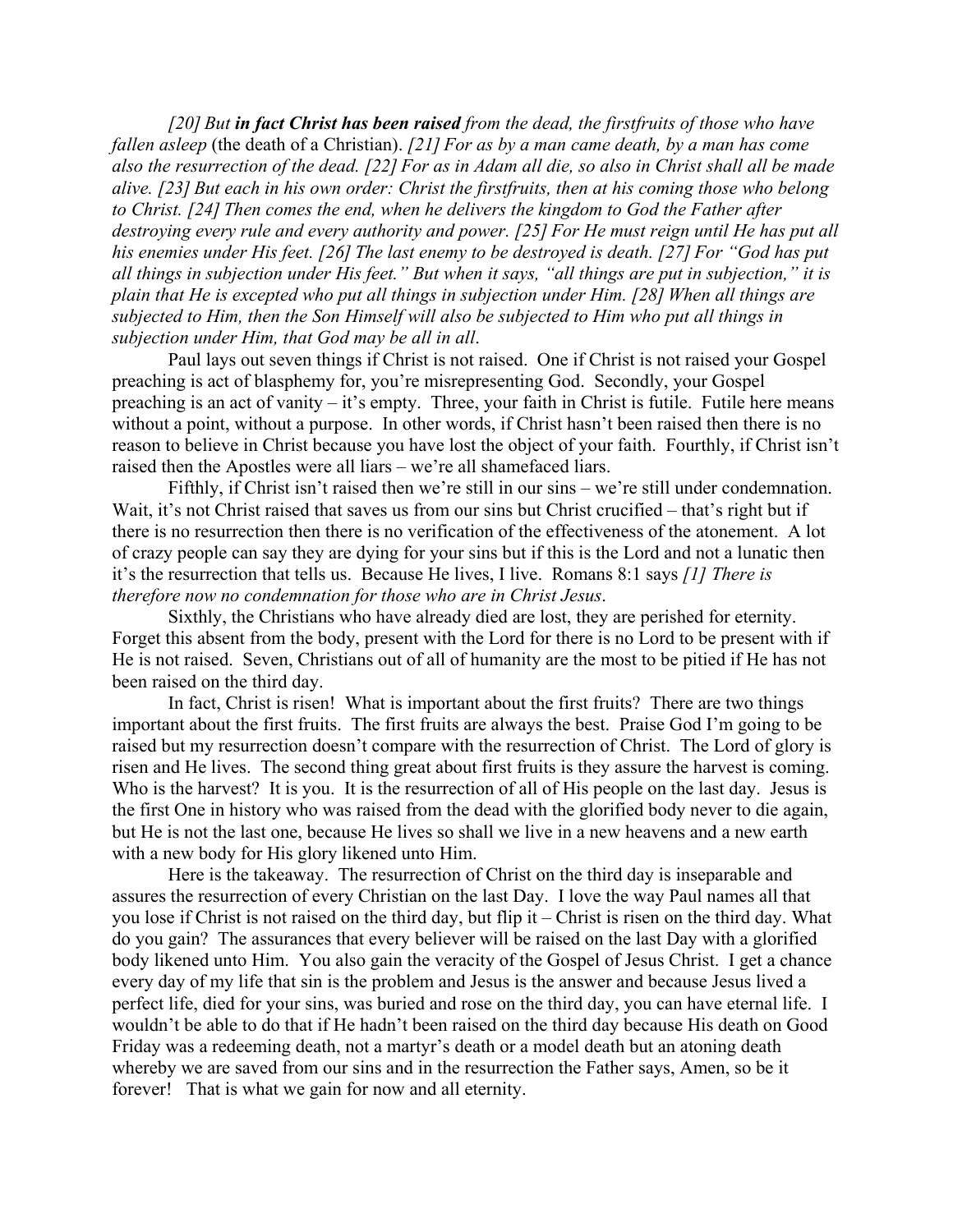Oh, but there are so many other things we gain as well. Funerals in this sanctuary, while being honest with grief turn into occasions for joy. Sure, there is grief because we in death for now we don't have access to the people we love. Frank went to be with Jesus and then I think he told Jesus 'I think I'd like to plant another church and I really would like those in my core group so can you send them on up' because we have had so many funerals here since he died. I don't think he could have planted a church without Barbara so she followed him within two weeks. We can be honest with grief for tears are real, but our grief is informed for our Savior saves us – when we are absent from the body, we are present with the Lord. The reason we can be present with the Lord is because He lives. So, in this sanctuary those moments turn into praise to God.

We gain continually the glorious truth that we like our Savior, who died that atoning death, His body went to a grave and so will mine. His soul went to hades – paradise, the intermediate state of blessing, not hades – abyss the intermediate state of torment, and on the third day, on time just as He said, the Holy Spirit summons the soul of Jesus from Sheol to be united with the body of Jesus in the tomb and the stone is blown away. The risen Savior, body and soul, glorified for all eternity comes forth and the summons now becomes a proclamation, 'Christ is risen, He is risen indeed!' That glorious truth begins to dissipate the fog.

We know there had to be a fog because the women and Disciples weren't there to meet Him, not anoint Him. I hope today that the Holy Spirit is allowed the inadequate preaching of this preacher to dispel the fog that has kept you from coming to Christ, who died for you and is risen to save all of His people and that's a fact! This had already been gloriously pictured in the Old Testament. You can see it in Exodus 28 where the people of Israel have been delivered out of bondage and God is going to be with them in a tabernacle and a temple, but there will have to be a mediator. One of the mediators has to be a priest and this will be a man named Aaron. All that he, the priest is supposed to do is outlined for us in this glorious book of Exodus in intercession for the people that they may be redeemed for their sins and be right with God.

The ceremonial sacrifices were described and then came the glorious moment where one place was sacred – the holy of holies – where God's presence dwelled. No man can be in His presence and behold Him and live according to Scripture, but yet the priest was to go in and bring the lamb's blood to pour upon the alter in that darkened room. The priest was to represent the sins of the people so he was fixed with what God calls the breast plate of judgment. When the priest walked in, he was bearing symbolically the sins of the people and then he made the substitutionary sacrifice, but would he live? Part of the priest's attire was the one piece robe that fit over his head down to his feet with linen pomegranates fashioned to the bottom and from them golden bells so that when he left the people to go in they could hear him and know that he was still living.

I can only imagine what they thought when he entered into the holy of holies into the darkness that they could not see, but they could hear the bells. They thought 'Our sacrifice bearer is living,' but then he would stop to make the sacrifice and the bells would no longer ring. He would pour out the sacrifice with a prayer of confession. Would the bells ring again? Would the sacrifice be accepted? Would the priest live who brought the sacrifice? When they heard the bells, Aaron would then come out with his hands raised bringing the Aaronic blessing, 'peace be unto you, the grace of the Lord be upon you, the peace of God be upon you.' That was the picture. It never saved but it only pointed to what needed to be done.

We need another Priest who can come before him, who has no sin and the blood of bulls, goats and lambs can't redeem us, for it has to be the Lamb of God. On the day of preparation, the Lamb of God was slain for us and then He brought the sacrifice. He was not only the